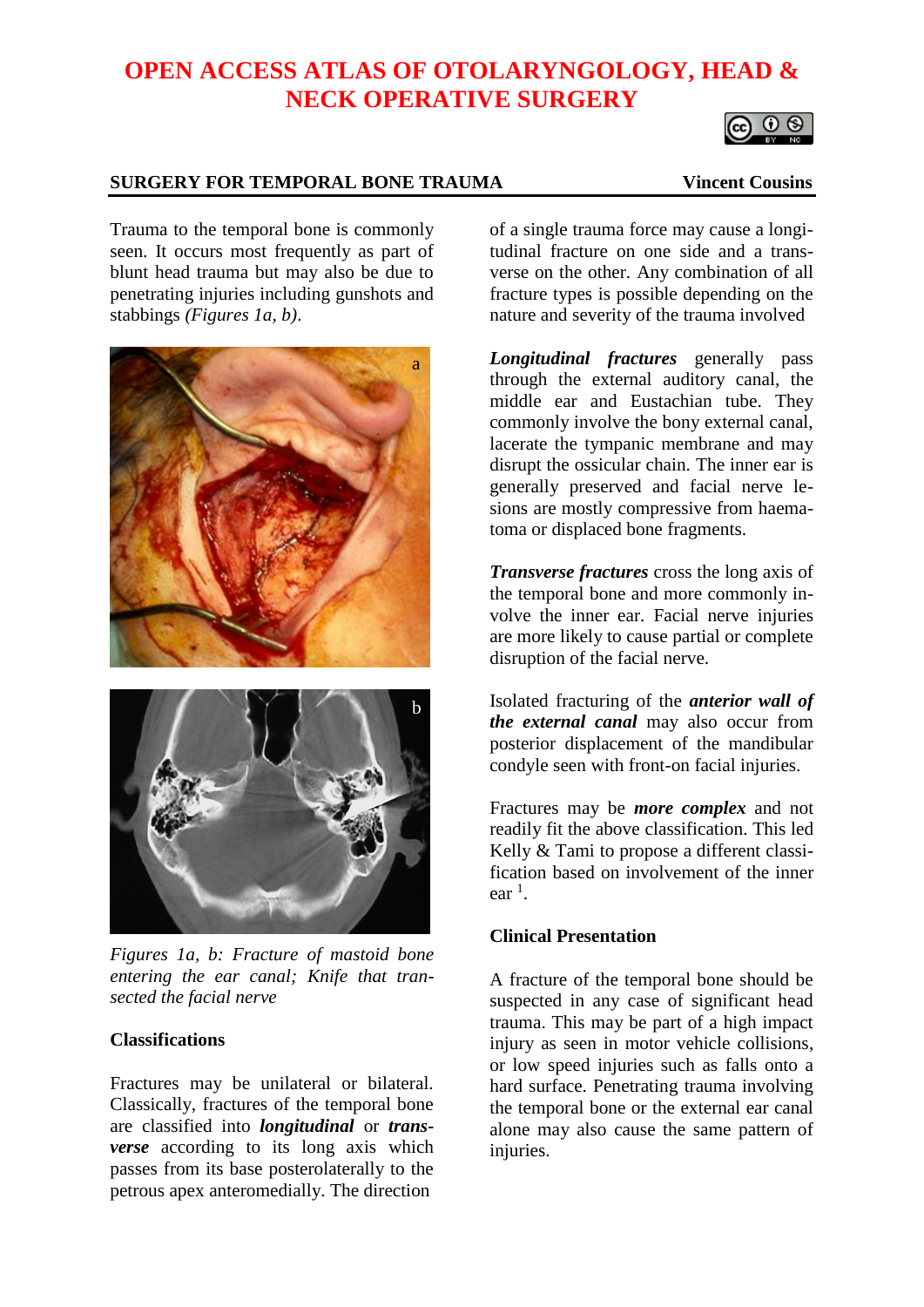The classical sign of a fracture of the temporal bone is bleeding from the ear canal. A conscious patient may complain of hearing loss, vertigo and facial weakness.

#### **Physical Examination**

Assessment and treatment of associated head, spinal and other life-threatening injuries must take precedence over those of the temporal bone trauma.

The ear should be examined and the source of bleeding identified. Skin lacerations of the external ear, scalp or neck should be identified. The ear canal should be examined and blood gently cleared from its outer end.

*"Battle's sign"* refers to bruising that may appear over the mastoid process four or more days after a fracture of the temporal bone has occurred *(Figure 2)*.



*Figure 2: Battle's sign that appeared four days after the temporal bone fracture* 

*Cerebrospinal fluid (CSF)* may be identified issuing from the ear canal. If mixed with blood it may not be easily detected. Dry stains on the bedding may show a **"Halo sign"** where the blood forms the inner darker stain and the CSF seeps more

peripherally producing a paler rim or halo *(Figure 3)*.



*Figure 3: Halo sign of CSF mixed with blood*

The canal should not initially be cleared aggressively as clotting seals the canal helping to prevent contamination of the canal which may be transmitted to the subarachnoid space. The patency of the canal should however be assessed as it may be crushed requiring early packing to prevent stenosis. The condition of the tympanic membrane should also be assessed as perforations accompanying temporal bone fractures are commonly seen in the posterosuperior quadrant.

If the patient is conscious, hearing should be assessed. Speech and whisper tests can be performed on each side (See chapter: Clinical [assessment](https://vula.uct.ac.za/access/content/group/27b5cb1b-1b65-4280-9437-a9898ddd4c40/Clinical%20assessment%20of%20hearing%20with%20free%20field%20voice%20testing%20and%20tuning%20forks.pdf) of hearing with free field voice [testing](https://vula.uct.ac.za/access/content/group/27b5cb1b-1b65-4280-9437-a9898ddd4c40/Clinical%20assessment%20of%20hearing%20with%20free%20field%20voice%20testing%20and%20tuning%20forks.pdf) and tuning forks). The Weber and Rinne tuning fork tests are also very pertinent to distinguish between conductive and sensorineural hearing loss.

A *conductive hearing loss* may be caused by blood in the middle ear (haemotympanum), tympanic membrane trauma or disruption of the ossicular chain *(Figure 4)*.

*Sensorineural loss* will be present if the inner ear is involved; this may be more minor in a concussive type of injury, or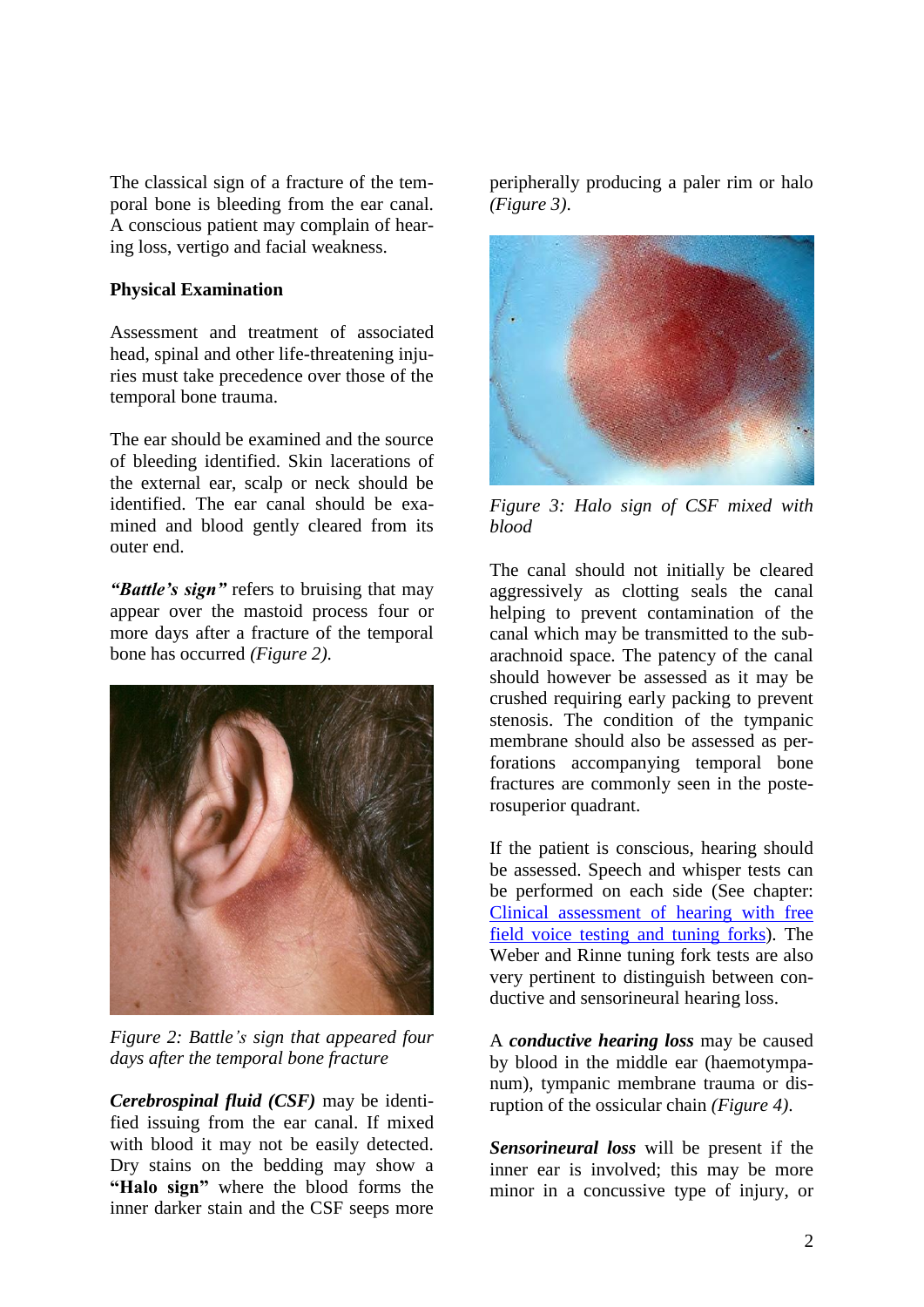complete if the fracture passes through the cochlea or vestibular apparatus *(Figure 6)*. Inner ear trauma also causes vestibular loss and may cause nystagmus. Full clinical *vestibular assessment* should not be performed in the acute phase, particularly until the cervical spine has been cleared of significant injury.

*Facial movement* must be assessed as early as possible. Facial grimacing on the side of the fracture in a semiconscious patient is an important sign to elicit. A conscious patient should be asked to perform the full range of facial movement looking for presence and strength of eyebrow elevation, eye closure, cheek wrinkling, smiling or dental exposure and lip pursing. The presence of definite movement indicates that the nerve is anatomically intact. Delayed facial palsy may occur after hours or days and early knowledge of movement has significant management and prognostic implications. Facial palsy that is present immediately after temporal bone trauma or where the time of onset is not known and where no facial movement has been observed raises the possibility of disruption of the nerve and possible need for surgical intervention.

#### **Investigations**

#### *Imaging*

Although plain x-rays of the temporal bone will show most larger or displaced fractures, CT scanning is the investigation of choice. Fracture lines and displaced fragments will be visible. The mastoid air cell system will be opacified by blood early on and mucosal oedema and fluid later on. The ossicular chain should be reviewed. Displacement or dislocation of one or more of the ossicles may be seen *e.g.* the gap between the incus and malleus may be widened in a subluxation injury *(Figure 4)*.



*Figures 4: Longitudinal fracture of temporal bone (yellow). Note separation of incus and malleus (red)*

The facial nerve canal should be examined along its course from the internal auditory canal to the stylomastoid foramen for any direct involvement by a fracture.

The medial extent of the fracture should be assessed. It may involve the carotid artery as well as the sphenoid sinus *(Figure 5)*. Suspected carotid artery involvement may be further assessed by CT angiography.



*Figure 5: Note proximity of longitudinal fracture line to the internal carotid artery (CA) and traversing the opacified sphenoid sinus (S)*

A fracture involving any compartment of the inner ear (cochlea, vestibule or semicircular canals) is associated with complete ipsilateral hearing loss *(Figures 6a,b)*. Air is sometimes seen in the inner ear in such injuries *(Figure 6a)*.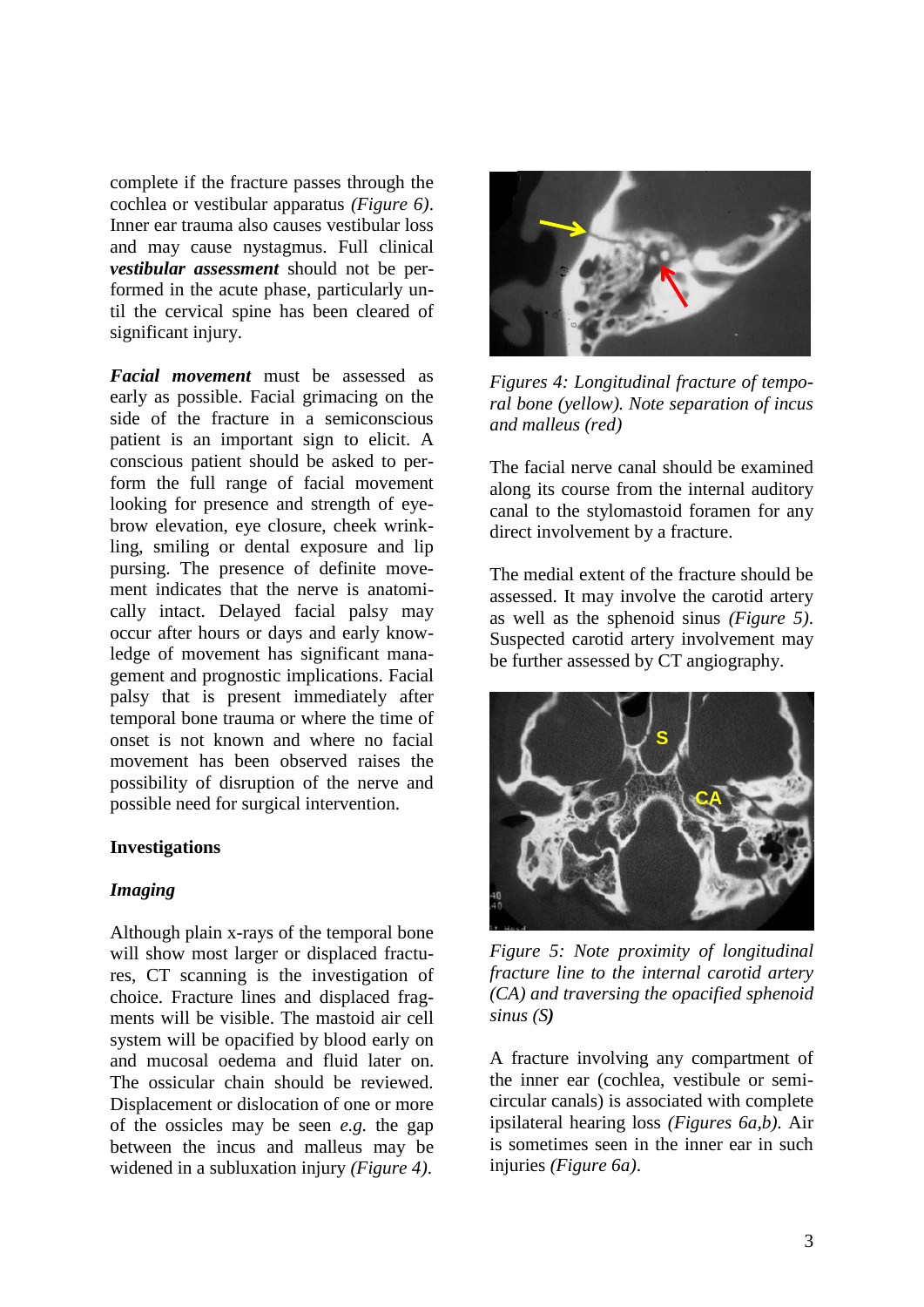

*Figure 6a: Transverve fracture of the temporal bone. Fracture seen passing into the vestibule which also contains air*



*Figure 6b: Transverve fracture of the temporal bone. Fracture seen passing into the vestibule*

Crushing injuries of the external auditory canal with posterior displacement of bone fragments leading to narrowing and potential stenosis is best seen on axial CT scans *(Figure 7)*.

#### *Hearing and vestibular assessment*

Once a patient is stable and able to cooperate, pure tone and speech audiometry should be performed. Impedance testing should be avoided until the ear canal and tympanic membrane have fully healed.

Formal vestibular function tests may be warranted if the patient has ongoing vertigo or disequilibrium after three months or more.



*Figure 7: Anterior wall fracture with posterior displacement of bone fragments (arrow). Note blood and air in temporomandibular joint \**

#### **Management**

#### *External Auditory Canal*

If severe enough and left untreated, a disrupted ear canal with displacement of its bony walls leads to permanent narrowing or stenosis. Early packing of a collapsed canal helps prevent permanent stenosis. This should be done with appropriate anaesthesia and in an aseptic manner. Care needs to be taken to prevent additional trauma, especially to the facial nerve if there is a mobile posterior wall segment.

*[Meatoplasty](https://vula.uct.ac.za/access/content/group/ba5fb1bd-be95-48e5-81be-586fbaeba29d/Meatoplasty.pdf)* for scarring of the outer canal and *[canalplasty](https://vula.uct.ac.za/access/content/group/ba5fb1bd-be95-48e5-81be-586fbaeba29d/Canalplasty%20for%20Exostosis.pdf)* for permanent bony stenosis can be performed as delayed procedures. Small defects of the posterior or other walls due to bone loss can be repaired with cartilage grafting. In cases where there is extensive loss of the posterior wall, conversion to a canal wall down cavity is occasionally warranted.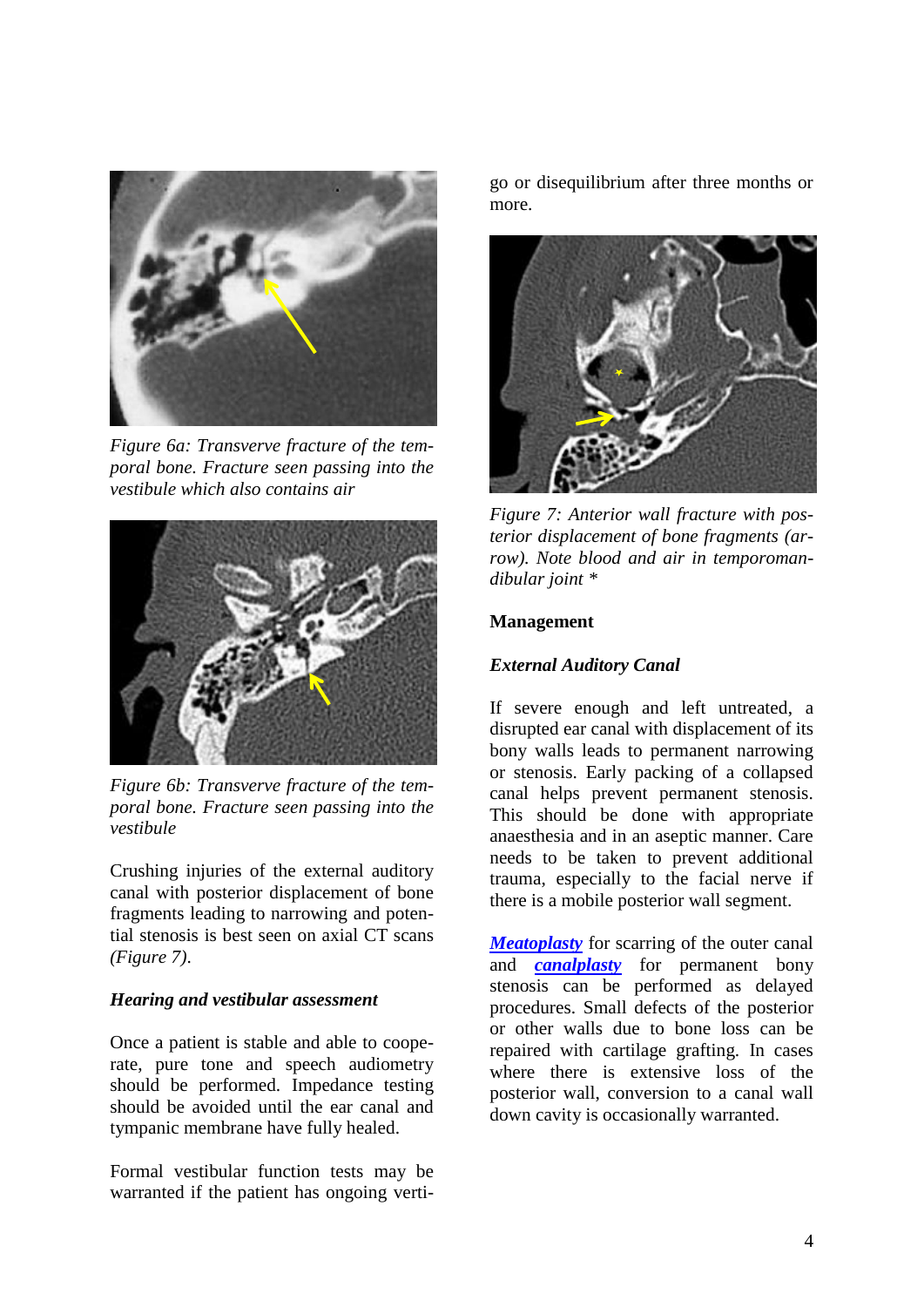# *Hearing Loss*

Conductive hearing loss can be treated expectantly in the first instance. Time should be given for middle ear blood and fluid effusions to resolve. *[Myringoplasty](https://vula.uct.ac.za/access/content/group/ba5fb1bd-be95-48e5-81be-586fbaeba29d/Myringoplasty%20and%20tympanoplasty.pdf)* may be indicated if a perforation does not heal spontaneously after three months.

*[Ossicular chain reconstruction](https://vula.uct.ac.za/access/content/group/ba5fb1bd-be95-48e5-81be-586fbaeba29d/Ossiculoplasty.pdf)* can be performed as a delayed procedure if the conductive hearing loss is significant enough to warrant surgical intervention. A displaced incus can be retrieved, reshaped and interposed. More extensive ossicular disruption may be better treated with alloplastic partial or total ossicular prostheses.

*Hearing aids* may be appropriate in some cases in line with usual tympanoplasty indications and contraindications and if there is a sensorineural component to the hearing loss.

# *Facial Paralysis*

Facial paralysis can be a significant permanent sequela of a fracture of the temporal bone.

*When definite ipsilateral facial movement has been documented* one generally adopts an expectant approach as good recovery mostly occurs. The severity of the weakness, the duration of time before movement begins to return and a patient's age are all relevant prognosticators for return of function. Complete paralysis, no sign of recovery for more than four weeks and advanced age are likely to be associated with poorer outcomes. *When no movement returns*, consideration needs to be given to exploring the relevant segments of the nerve and to repair or graft it.

*Where there is immediate paralysis or the time of onset has not been documented*, and there is involvement of the bony facial

nerve canal by the fracture on CT scan and no response to electrical stimulation, the author favours surgical exploration with the intention of proceeding to nerve repair if necessary. This is better done sooner rather than later, although the patient's general health and other injuries will often necessitate delay.

| <b>Onset of Palsy</b> | Immediately following      |
|-----------------------|----------------------------|
|                       | trauma or not known        |
| Imaging               | Fracture line seen on CT   |
|                       | scan to involve the facial |
|                       | nerve canal anywhere       |
|                       | along its course           |
| Electrophysiology     | Facial nerve unable to be  |
|                       | stimulated electronically. |
|                       | • First $3$ weeks: ENOG    |
|                       | • 3 weeks to 3 months:     |
|                       | $NET / EMG$ (less          |
|                       | useful)                    |
|                       | • After 3 months: $EMG$    |

*Table 1: Indications for exploration of post-traumatic facial palsy*

The nerve is explored and the involved segment isolated. Granulation tissue, bone fragments and scar are removed. The continuity of the nerve is assessed. *If intact*, the author generally opens the nerve sheath. *If partially severed but >50% of the nerve's cross-section is intact* the author leaves the nerve in its position and repairs it as is possible. The author may even place a small inlay nerve graft into the missing segment. The ipsilateral greater auricular nerve usually provides enough graft material *(Figure 8)*.

*Severe crushing or severance of >50% of the nerve's cross-section* is an indication for resection of the involved segment and cable grafting of the nerve *(Figure 9)*.

In the setting of total hearing loss, the author may drill out the labyrinth to mobilise the nerve to allow for a single anastomosis.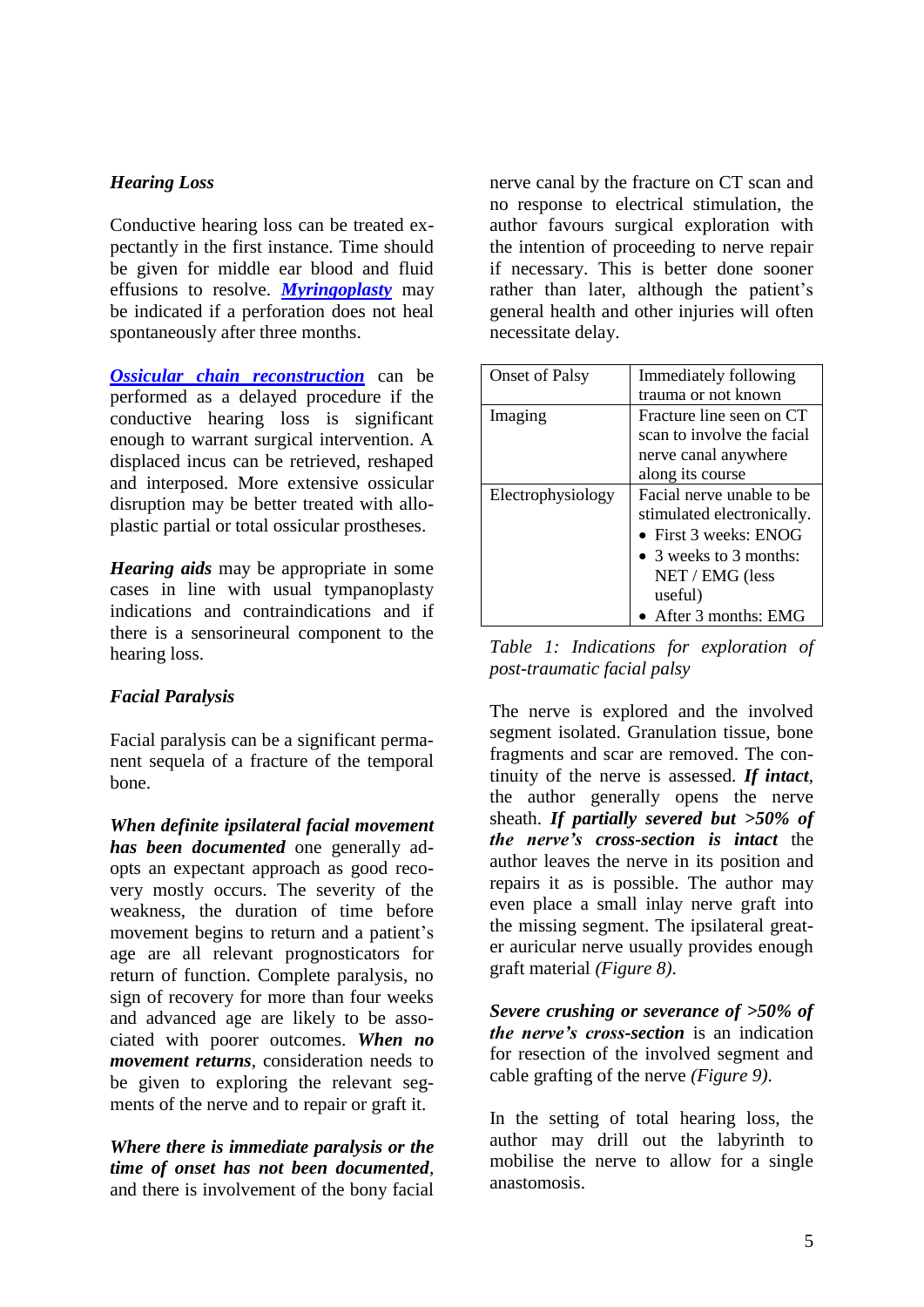

*Figure 8: Greater auricular nerve* 



*Figure 9: Transected nerve just distal to 2 nd genu as viewed via cortical mastoidectomy (Same case as in Figure 1)*

When hearing has been preserved, a middle cranial fossa approach may be required to access the internal auditory meatus and labyrinthine segments of the nerve. Although the greater auricular may be used in some cases, the sural nerve is generally used for cable grafting in such cases due to its size and length *(Figure 10)*.

*The best nerve repair or cable graft results are achieved when done early* after nerve injury but acceptable results can be achieved after 3 months and even up to 12 months, but no better than equivalent to a House-Brackman level Grade 3 to 4.





*Figures 10a,b: Sural nerve harvesting techniques*

Also see chapters:

- *[Surgical reanimation techniques for](https://vula.uct.ac.za/access/content/group/ba5fb1bd-be95-48e5-81be-586fbaeba29d/Surgical%20reanimation%20techniques%20for%20facial%20palsy%20_paralysis_.pdf)  [facial palsy paralysis](https://vula.uct.ac.za/access/content/group/ba5fb1bd-be95-48e5-81be-586fbaeba29d/Surgical%20reanimation%20techniques%20for%20facial%20palsy%20_paralysis_.pdf)*
- *[Indications and techniques of facial](https://vula.uct.ac.za/access/content/group/ba5fb1bd-be95-48e5-81be-586fbaeba29d/Indications%20and%20techniques%20of%20facial%20nerve%20grafting.pdf)  [nerve grafting](https://vula.uct.ac.za/access/content/group/ba5fb1bd-be95-48e5-81be-586fbaeba29d/Indications%20and%20techniques%20of%20facial%20nerve%20grafting.pdf)*

# *Dysequilibrium & Vertigo*

Vertigo occurs commonly after temporal bone trauma. Benign positional vertigo (BPV) is often seen and generally responds to particle repositioning manoeuvres or specific exercises. Permanent loss of vestibular function from a fracture involving the inner ear may cause significant vertigo. Some patients compensate easily. Others may require vestibular rehabilitation physical therapy; a very small number may require formal vestibular ablation, either chemical or surgical.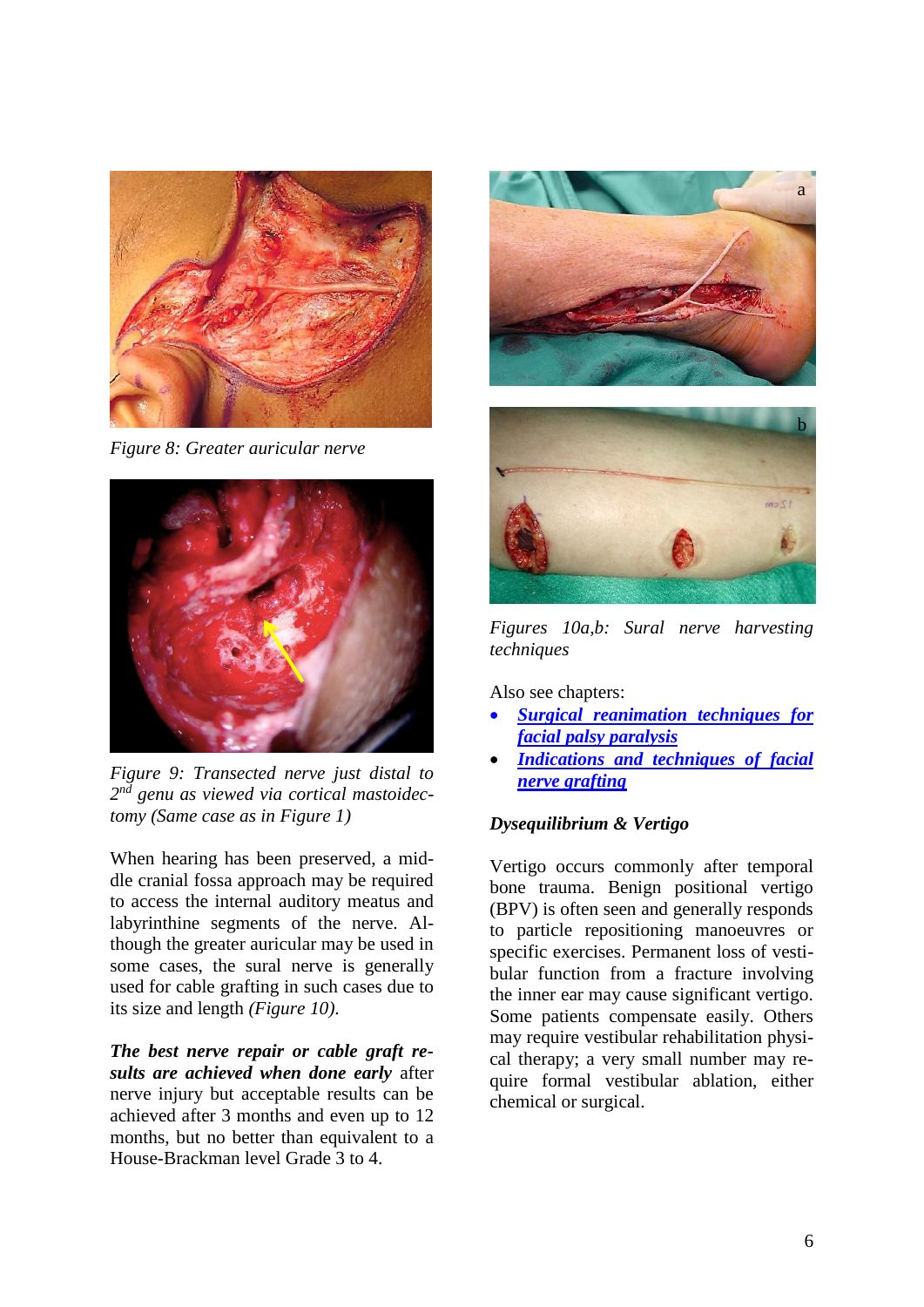#### *Reconstructive procedures*

A variety of reconstructive procedures may be necessary depending on the specific injuries of the external ear, middle ear and mastoid.

### **Surgical management of traumatic CSF leak**

The author has been required to surgically repair persistent CSF leaks only on rare occasions as CSF leaks with fractures of the temporal bone *almost always resolve spontaneously*.

The likely site(s) of persistent CSF leaks are generally apparent on high resolution CT scans, and can originate from both middle and posterior fossa dural defects *(Figures 11, 12).*

When hearing is still serviceable, an attempt should be made to preserve the anatomy of the external auditory canal and mesotympanum. With a localised defect of the posterior fossa dural plate, a cortical mastoidectomy with local repair of the dural defect using temporalis fascia and possibly also a cartilage plate harvested from the tragus or concha, and placed between the bone and the dura, may suffice.



*Figure 11: Fracture of tegmen mastoideum*



*Figure 12: Fracture involving posterior cranial fossa plate with intracranial air*

This can be covered with a fat graft taken from the abdominal wall with the mastoid being obliterated as far as the aditus. A small piece of fat can be placed in the aditus and bone wax placed over this to seal the communication with the mastoid. A small amount of fat extending into the attic is likely to atrophy with time and have minimal permanent effect on ossicular mobility. Additional reinforcement of these repairs can be applied when available. Soft tissue dural grafts can be reinforced with tissue glues. Bony defect repairs can be augment-ted with cements, *e.g.* hydroxylapatite.

Localised defects in the *tegmen mastoideum* (that are posterior to the aditus) can be managed in the same way. Defects in the *tegmen tympani*, however, will mostly require removal of the incus and malleus head for access from below. Ossicular chain reconstruction can be performed once the repair is secure.

Larger defects of the tegmen may be associated with a secondary encephalocoele, and are best handled by combined mastoid and middle cranial fossa approaches which permit placement of larger extradural grafts of fascia, bone and pedicled muscle.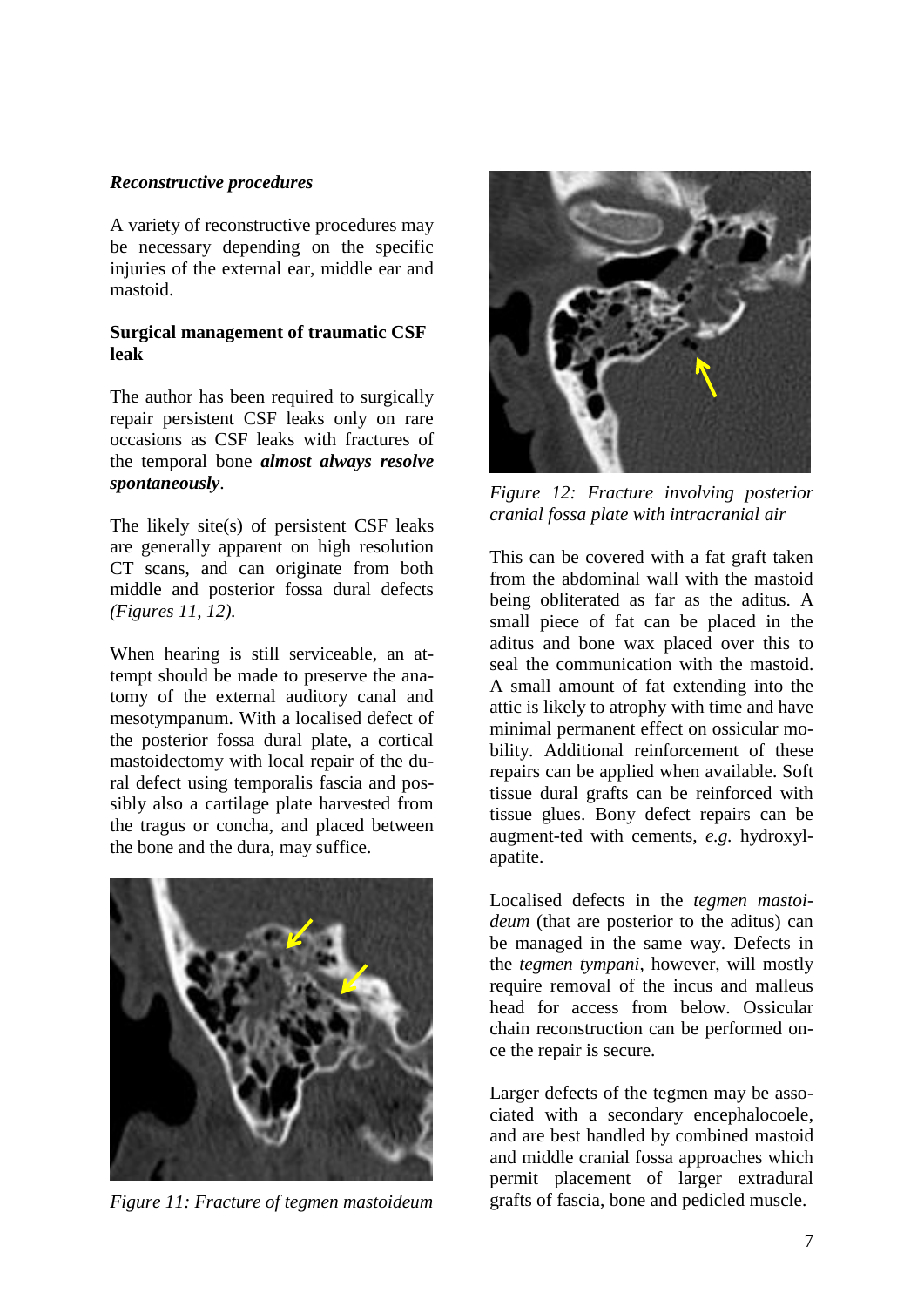*Complex defects of the tegmen and/or posterior fossa plate* are best treated with *[subtotal petrosectomy](https://vula.uct.ac.za/access/content/group/ba5fb1bd-be95-48e5-81be-586fbaeba29d/Subtotal%20petrosectomy.pdf)*, fascial reinforcement of traumatised dura, Eustachian tube obliteration, and blind sac closure of the external auditory canal. Fat obliteration of the middle ear cleft ensures closure of a leak via the final common pathway, the Eustachian tube. This technique is particularly applicable if there is no useable hearing in the ear.

# *Blind sac closure of the external auditory canal technique*

The external auditory canal is permanently occluded



*Figure 13: Blind sac closure of external auditory canal*

- Transect the bony canal skin circumferentially with a Plester knife
- Reflect the skin of the lateral canal off the underlying bone from the incision line
- Remove the tympanic membrane, medial canal skin, malleus, and incus after

formal separation of the incudostapedial joint. The stapes superstructure can also be removed with crurotomy scissors

- Gently elevate the skin of the remaining lateral part of the canal off the cartilage, working from the medial aspect of the pinna
- Take care to keep the skin intact, creating a tube of approximately 1cm in length
- Place 2 sutures in the subcutaneous tissue at the medial end of the skin tube, one superiorly and the other inferiorly; they are initially left long and held in an artery forceps
- Pass a small artery forceps through the external meatus and clip it onto one suture's end which is then gently pulled through the tube from medial to lateral
- Use a  $2<sup>nd</sup>$  forceps to deliver the second suture in the same manner
- Gently pull both suture ends laterally to completely evert the tube of skin of the lateral canal. This ensures that the epidermal surface of the tube is completely exteriorised
- Oversew the end of the tube with interrupted absorbable sutures
- *Create a 2 nd layer of closure medial to the oversewn skin* with an anteriorly based musculoperiosteal flap raised from surface of the mastoid bone; this is best created at the time of initial exposure of the mastoid cortex
- Make superior, posterior and inferior incisions in this layer to create a rectangular flap that is based on the soft tissues posterior to the external meatus
- Elevate the flap from the cortex and reflected it forward with the pinna
- Once eversion of the canal skin has been completed, rotate the rectangular flap over its medial end and secure it in place with absorbable sutures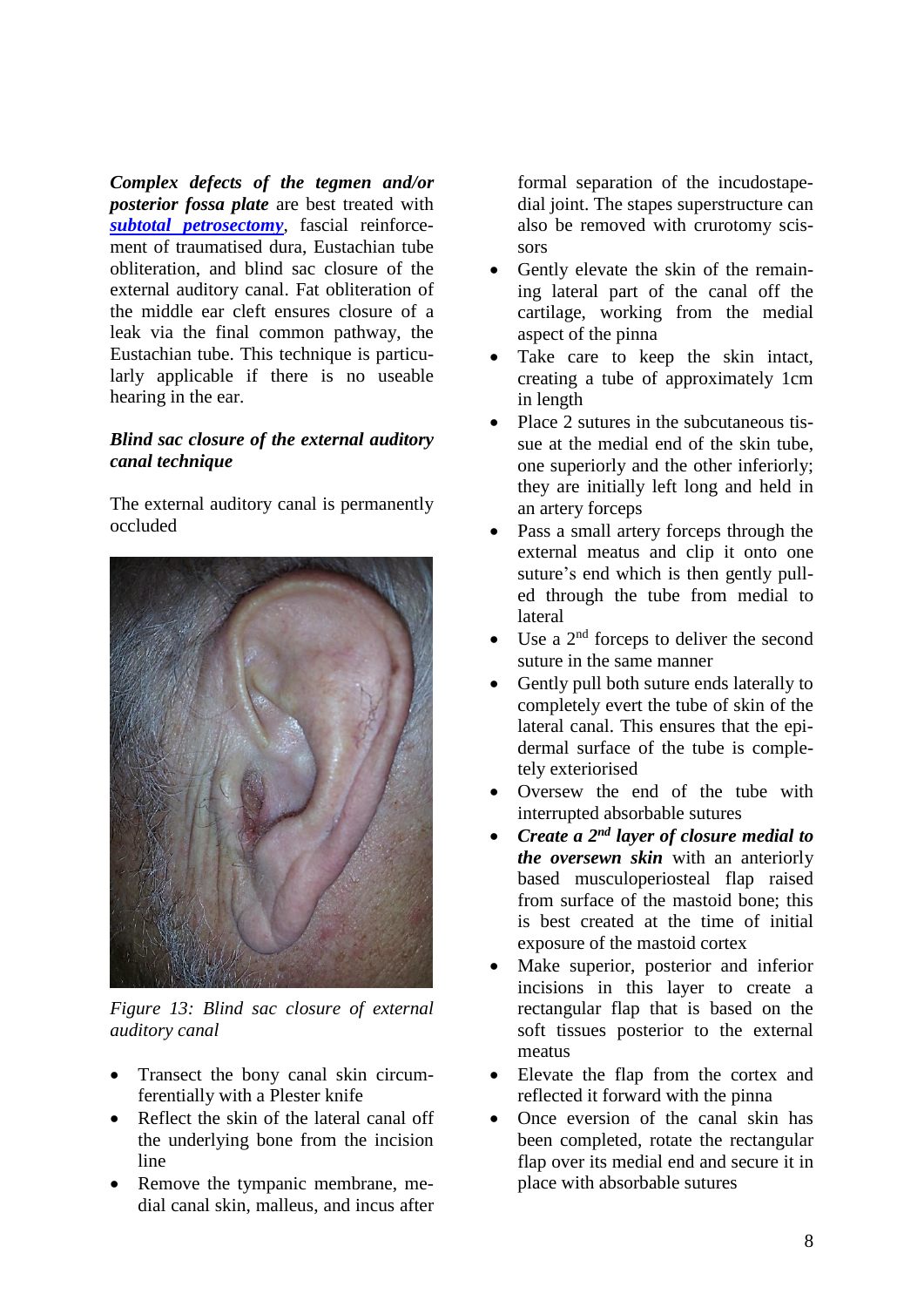# *Fat graft (Figure 14)*

- This is generally taken from the left lower abdominal quadrant (A rightsided scar may be mistaken for a prior appendicectomy)
- Take care not buttonhole or excessively undermine the skin
- Dissection must remain superficial to the aponeurosis of the external oblique muscle
- The volume of fat taken must be slightly greater than the volume of the bony defect of the mastoidectomy in order to achieve some gentle compression on the dural repair and to allow for subsequent atrophy of the fat
- Close the abdominal wall wound in multiple layers after meticulous haemostasis has been achieved
- A suction drain is left in situ for 48 hours to minimise troublesome haematoma, seroma or abscess



*Figure 14: Mastoid cavity obliterated with fat. Note bone pate in Eustachian Tube orifice (arrow)*

# *Mastoid, middle ear and Eustachian tube*

- Clear the mastoid of all accessible air cells and mucosa
- Denude the mesotympanum of as much mucosa as possible
- Drill out the protympanum (area around the Eustachian tube) to clear surrounding air cells
- Reflect the mucosa of the Eustachian tube into its lumen taking great care not to injure the internal carotid artery which is an immediate medial relation and sometimes without a bony covering in this area *(Figure 14)*
- Do a multiple layered seal using a small piece of fascia placed over the mucosa followed by a small ball of bone wax gently advanced to seal the raw bone of the Eustachian canal. This is covered with an additional small piece of fascia
- Cover the protympanum with bone pate and overly this with a sheet of fascia
- Fill the cavity of the mesotympanum with a small piece of fat
- Place one or more large pieces of fat to fill the mastoid
- Close the wound in multiple layers
- Suction tube drainage is not used, especially in cases of CSF leak
- Apply a well-padded mastoid dressing for 24 hours

#### **Concluding remarks**

- Temporal bone fractures are relatively common
- They may involve the outer, middle and/or inner ears
- Early, detailed assessment of the effects of the trauma need to be made
- In most cases, an expectant approach can be adopted and appropriate reconstruction undertaken in a delayed manner
- Facial palsy needs to be fully assessed as early as possible as early surgical intervention may be required to achieve the best outcome.